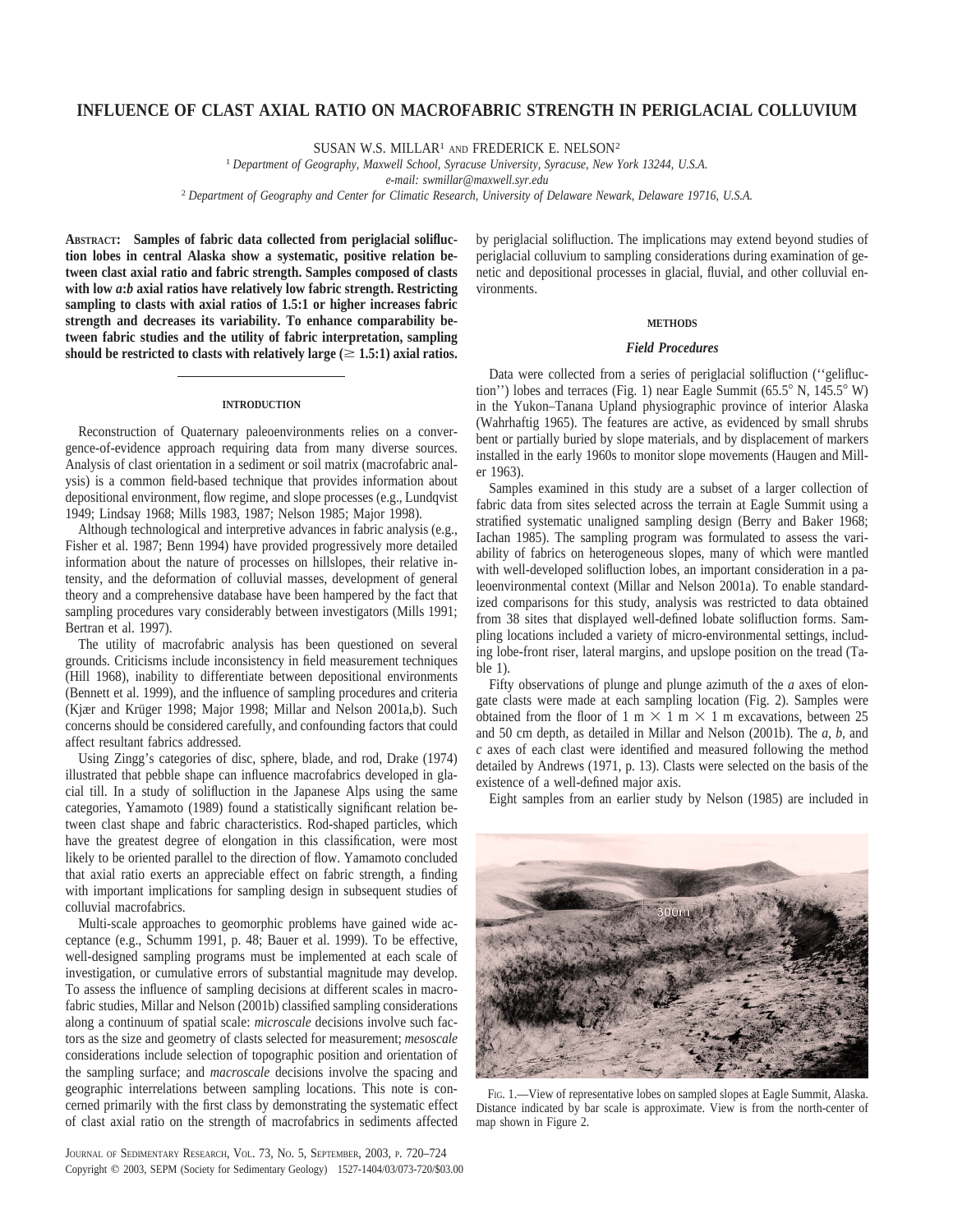TABLE 1.—*Statistical summary of Eagle Summit macrofabric data.*

|                 |                                      |              | <b>Unfiltered Data</b> |                |       |                  | Mean<br>a:b |                | <b>Filtered Data</b> |       |  |
|-----------------|--------------------------------------|--------------|------------------------|----------------|-------|------------------|-------------|----------------|----------------------|-------|--|
| Site            | Lobe Position                        | a:b<br>ratio | $\bar{\tau}_1$         | $\bar{\tau}_3$ | ζ     | $\boldsymbol{n}$ | ratio       | $\bar{\tau}_1$ | $\bar{\tau}_3$       | ζ     |  |
| $\mathbf{1}$    | left side tread surface              | 1.67         | 0.112                  | 0.634          | 1.734 | 38               | 1.99        | 0.121          | 0.607                | 1.615 |  |
| $\sqrt{2}$      | lobe                                 | 1.67         | 0.126                  | 0.647          | 1.636 | 36               | 1.89        | 0.113          | 0.657                | 1.759 |  |
| 3               | on small lobe                        | 1.57         | 0.084                  | 0.600          | 1.966 | 28               | 2.02        | 0.061          | 0.626                | 2.325 |  |
| $\overline{4}$  | center riser on small lobe           | 1.69         | 0.093                  | 0.494          | 1.670 | 35               | 1.98        | 0.082          | 0.535                | 1.876 |  |
| 5               | right tread of lobe                  | 1.93         | 0.670                  | 0.786          | 2.462 | 40               | 2.28        | 0.063          | 0.821                | 2.565 |  |
| 6               | upslope of small lobe                | 1.71         | 0.076                  | 0.507          | 1.898 | 35               | 2.02        | 0.034          | 0.586                | 2.861 |  |
| $\overline{7}$  | upslope of tread                     | 1.91         | 0.072                  | 0.804          | 2.413 | 40               | 2.29        | 0.071          | 0.818                | 2.450 |  |
| 8               | on small lobe                        | 1.65         | 0.193                  | 0.513          | 0.978 | 34               | 2.10        | 0.149          | 0.544                | 1.292 |  |
| 9               | left back tread of small lobe        | 1.64         | 0.199                  | 0.462          | 0.842 | 32               | 1.97        | 0.199          | 0.506                | 0.936 |  |
| 10              | right side tread                     | 1.67         | 0.142                  | 0.599          | 1.439 | 30               | 2.26        | 0.101          | 0.673                | 1.897 |  |
| 11A             | lobe riser                           | 1.74         | 0.092                  | 0.674          | 1.991 | 34               | 2.18        | 0.067          | 0.734                | 2.392 |  |
| 11B             | left riser                           | 1.87         | 0.148                  | 0.655          | 1.487 | 38               | 2.19        | 0.119          | 0.700                | 1.775 |  |
| 11C             | right riser                          | 1.76         | 0.099                  | 0.688          | 1.939 | 36               | 2.05        | 0.076          | 0.728                | 2.265 |  |
| 11D             | nose center                          | 1.84         | 0.120                  | 0.642          | 1.677 | 38               | 2.29        | 0.118          | 0.652                | 1.710 |  |
| 11E             | tread center                         | 1.87         | 0.114                  | 0.551          | 1.576 | 39               | 2.51        | 0.108          | 0.530                | 1.587 |  |
| 12              | slightly right of tread central axis | 1.67         | 0.118                  | 0.699          | 1.779 | 36               | 1.95        | 0.118          | 0.694                | 1.774 |  |
| 13              | slightly left of center on tread     | 1.73         | 0.180                  | 0.488          | 0.997 | 39               | 2.10        | 0.192          | 0.467                | 0.892 |  |
| 14              | center of small flat lobe            | 1.68         | 0.090                  | 0.802          | 2.187 | 38               | 2.05        | 0.094          | 0.799                | 2.135 |  |
| 15              | lobe riser left side                 | 1.66         | 0.108                  | 0.576          | 1.674 | 33               | 2.01        | 0.073          | 0.582                | 2.075 |  |
| 16              | center of mid tread                  | 1.90         | 0.049                  | 0.778          | 2.765 | 42               | 1.91        | 0.045          | 0.806                | 2.883 |  |
| 17              | right center tread                   | 1.80         | 0.071                  | 0.658          | 2.227 | 40               | 2.20        | 0.071          | 0.701                | 2.293 |  |
| 18A             | near center of small flat lobe       | 1.79         | 0.067                  | 0.706          | 2.355 | 39               | 2.21        | 0.065          | 0.755                | 2.456 |  |
| 18 <sub>B</sub> | tread center riser 20 cm depth       |              |                        |                |       |                  |             |                |                      |       |  |
|                 | below duff                           | 1.92         | 0.137                  | 0.636          | 1.535 | 42               | 2.20        | 0.151          | 0.595                | 1.373 |  |
| 18C             | tread center riser 50-70 cm          |              |                        |                |       |                  |             |                |                      |       |  |
|                 | depth below duff                     | 1.80         | 0.084                  | 0.662          | 2.064 | 40               | 2.15        | 0.081          | 0.680                | 2.133 |  |
| 18D             | back center tread 20 cm depth        |              |                        |                |       |                  |             |                |                      |       |  |
|                 | below duff                           | 1.78         | 0.078                  | 0.721          | 2.224 | 42               | 2.02        | 0.058          | 0.758                | 2.569 |  |
| 18E             | back center tread 50-70 cm           |              |                        |                |       |                  |             |                |                      |       |  |
|                 | depth below duff                     | 1.76         | 0.069                  | 0.775          | 2.419 | 37               | 2.07        | 0.072          | 0.767                | 2.364 |  |
| 18F             | left riser                           | 1.72         | 0.072                  | 0.748          | 2.341 | 37               | 2.10        | 0.056          | 0.774                | 2.623 |  |
| 18G             | right riser                          | 1.71         | 0.132                  | 0.680          | 1.639 | 36               | 2.06        | 0.121          | 0.693                | 1.747 |  |
| 18H             | nose center                          | 1.76         | 0.154                  | 0.605          | 1.368 | 37               | 1.97        | 0.169          | 0.606                | 1.277 |  |
| 18I             | tread center                         | 1.93         | 0.106                  | 0.777          | 1.992 | 41               | 2.01        | 0.099          | 0.770                | 2.052 |  |
| 19              | upslope of tread                     | 1.62         | 0.209                  | 0.422          | 0.703 | 35               | 2.10        | 0.225          | 0.423                | 0.631 |  |
| 20              | break in slope on riser-tread        | 1.77         | 0.138                  | 0.490          | 1.267 | 38               |             |                |                      |       |  |
|                 | of lobe                              |              |                        |                |       |                  | 2.36        | 0.161          | 0.479                | 1.087 |  |
| 21A             | left riser                           | 1.72         | 0.103                  | 0.577          | 1.723 | 36               | 2.07        | 0.083          | 0.565                | 1.922 |  |
| 21B             | right tread of lobe                  | 1.80         | 0.106                  | 0.771          | 1.984 | 39               | 2.07        | 0.116          | 0.751                | 1.865 |  |
| 22A             | left riser                           | 1.82         | 0.061                  | 0.788          | 2.559 | 38               | 2.20        | 0.040          | 0.777                | 2.957 |  |
| 22B             | right riser                          | 1.77         | 0.119                  | 0.550          | 1.534 | 38               | 2.12        | 0.119          | 0.617                | 1.650 |  |
| 22C             | nose center                          | 1.71         | 0.076                  | 0.621          | 2.101 | 36               | 2.01        | 0.076          | 0.618                | 2.090 |  |
| 22D             | tread center                         | 1.81         | 0.105                  | 0.562          | 1.678 | 39               | 2.11        | 0.115          | 0.591                | 1.636 |  |
|                 |                                      |              |                        |                |       |                  |             |                |                      |       |  |

Sample locations are indicated in Figure 2. Letters appended to sample numbers indicate sites from which multiple samples were obtained. Symbol definitions are provided in text.



FIG. 2.—Generalized contour map of Eagle Summit study area, showing sampling locations relative to U.S. Geological Survey benchmarks. Symbol on inset shows location of study area in Alaska and circum-Arctic region.

the analysis. These samples were collected from the semivertical, upslope faces of shallow pits dug in solifluction lobes located in the same general area. Details are provided in Nelson (1985, p. 24). Only clasts with *a*:*b* axial ratios greater than 2:1 were sampled. Clast dimensions were not recorded.

## *Data Analysis*

Following procedures and notation developed in Mardia (1972, Chapter 8) and Fisher et al. (1987, Chapter 3), eigenvalues and eigenvectors were extracted from the symmetric  $3 \times 3$  "orientation matrix" T formed by the sums of squares and products of direction cosines from the measurements of plunge and plunge azimuth. The eigenvectors  $t_i$ , where  $i = 1, 2$ , 3 of T represent the mutually orthogonal axes of minimum, intermediate, and maximum clustering of the observations, respectively. The corresponding normalized eigenvalues  $\bar{\tau}_i$ , such that  $\bar{\tau}_3 \geq \bar{\tau}_2 \geq \bar{\tau}_1$ , provide a measure of the relative length of these axes. The data are represented graphically in Figure 3, a statistical summary is provided in Table 1, and sample position in Woodcock's (1977) eigenspace is shown in Figure 4.

Figure 5A shows the relation between clast axial ratio and Woodcock's (1977) strength parameter  $\zeta$ , given by  $\zeta = \log(\bar{\tau}_3/\bar{\tau}_1)$ , a measure of the degree of fabric clustering or tightness, for the Eagle Summit samples. The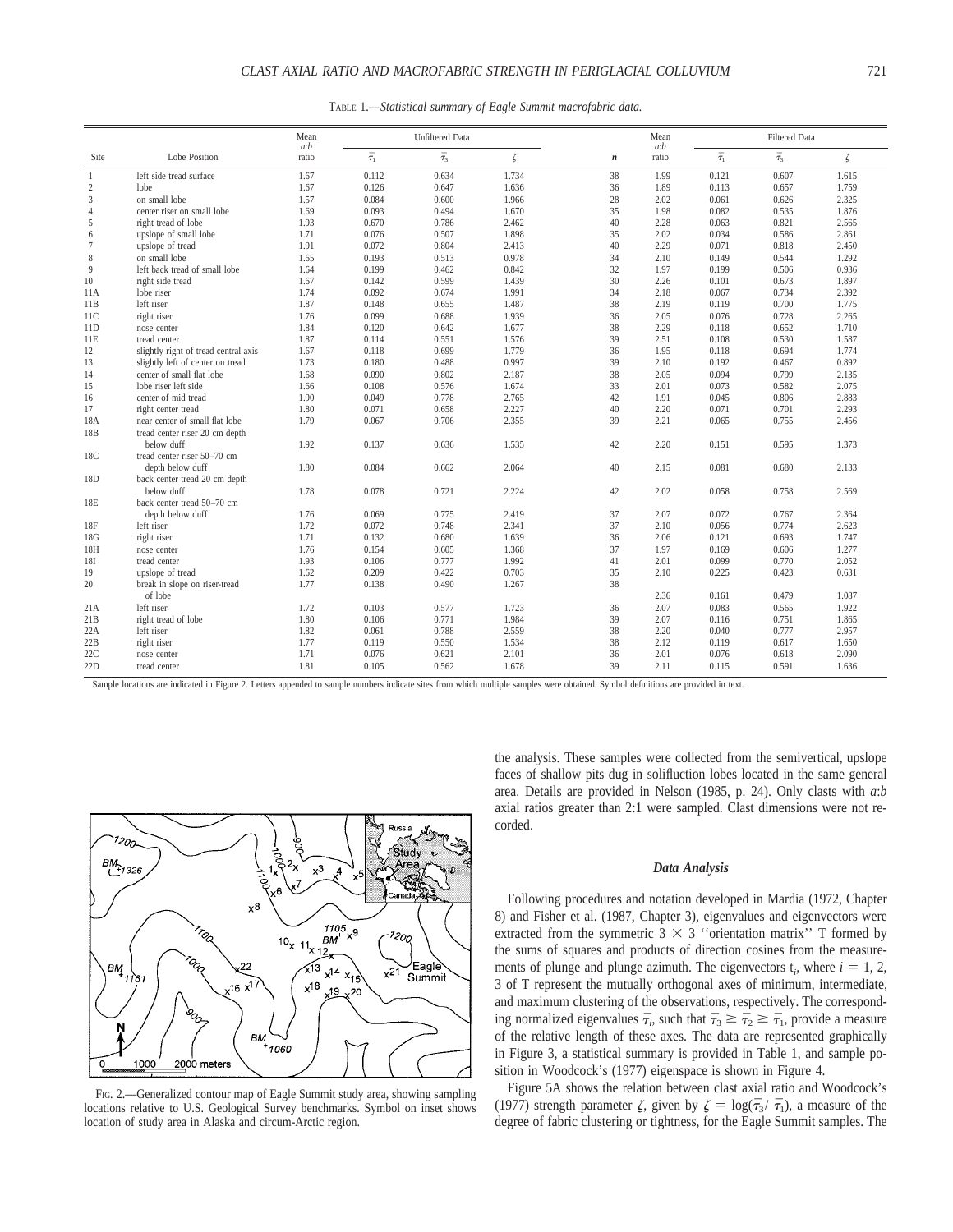



plot includes data from the mean of the eight sites sampled by Nelson (1985) in the same locality. Although there is considerable scatter, Pearson correlation coefficients indicate a statistically significant relation  $(r =$ 0.541,  $\alpha = 0.001$ ) between fabric strength and clast axial ratio (Table 2).

The reduced major axis (RMA) line (Till 1974) in Figure 5A indicates the positive, linear form of the relation between axial ratio and fabric strength. To examine the effect of clast axial ratio on fabric more closely, each of the Eagle Summit samples was filtered to remove all clasts with axial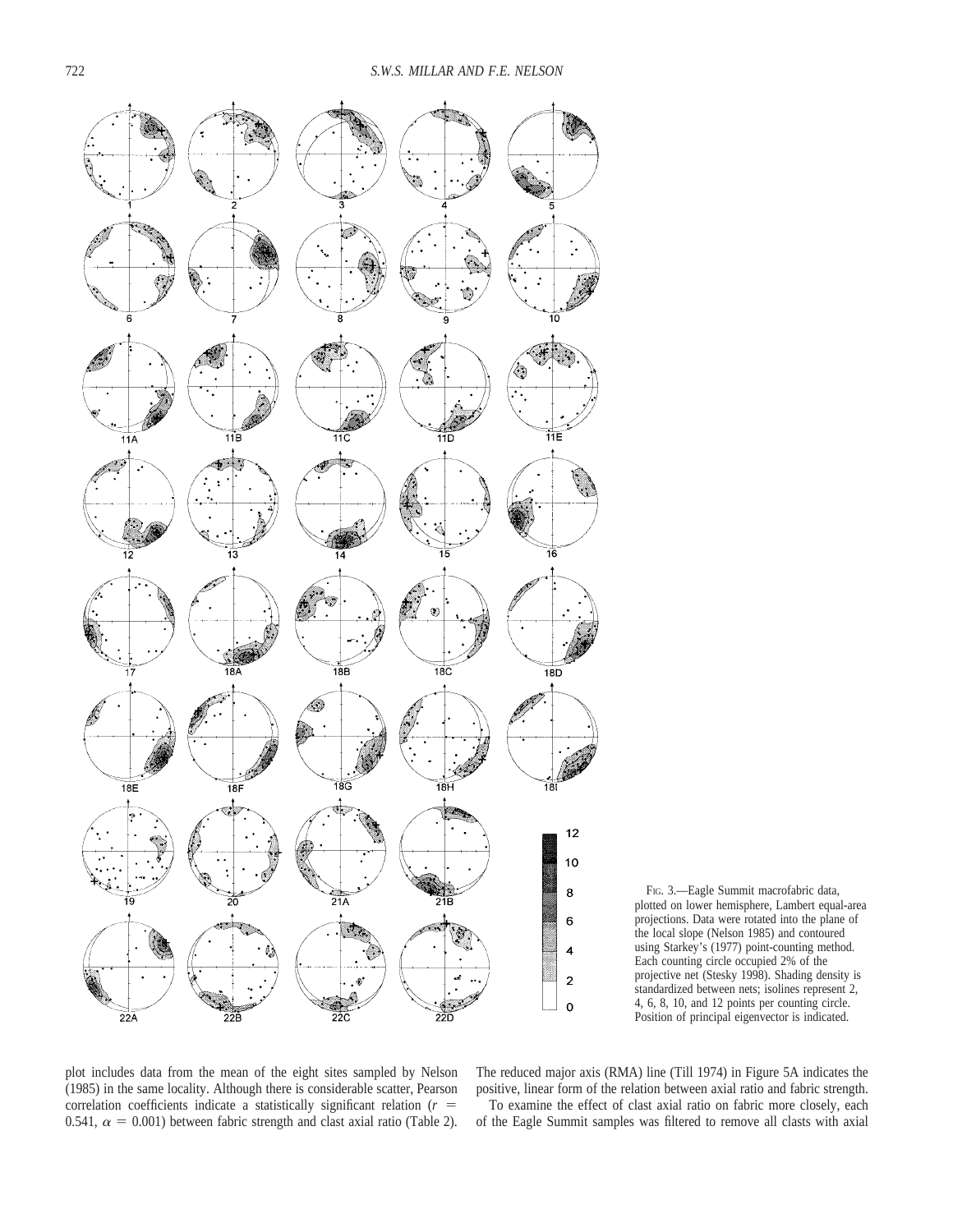

FIG. 4.—Eigenspace, following Woodcock (1977), of Eagle Summit lobe fabric data.

ratios less than 1.5:1 (Fig. 5B). This ratio was selected because it is frequently used (Table 3) and to ensure adequate sample size for statistical analysis. Correlation results are given in Table 2. There is no apparent relation between clast axial ratio and fabric strength in the filtered data set.

## **INTERPRETATION**

The relation between clast elongation and fabric characteristics has been addressed only indirectly in studies of colluvial macrofabrics. Although in many cases researchers have limited axial ratios to some preset range, there

TABLE 2.—*Pearson's correlation of axial ratio and fabric strength.*

|                                                           | $\mathfrak n$ | Pearson $r$ | Student's t | Probability |
|-----------------------------------------------------------|---------------|-------------|-------------|-------------|
| All lobe samples collected in<br>present study            | 38            | 0.429       | 2.748       | 0.007       |
| Lobes in this study, plus av-<br>erage of Nelson's data   |               |             |             |             |
| $(1985)$ from 8 lobe sites<br>Samples with only clast a:b | 39            | 0.541       | 3.790       | 0.001       |
| $\geq 1.5$                                                | 38            | 0.095       | 0.902       | 0.428       |

is no consensus about a preferred *a*:*b* ratio for sampled clasts. An *a*:*b* ratio of 1.5:1 is frequently used as a threshold value for inclusion in a sample. Choice of this value enables the operator to identify elongate clasts readily, although the characteristics of the deposit and its source material may dictate what the axial ratio can be. The range of *a*:*b* limits in macrofabric studies is extensive: examples are listed in Table 3.

Theoretical considerations indicate that restricting the range of axial ratios is desirable. According to Jeffery's (1922) consideration of the angular velocity of prolate objects in a viscous flow, the degree of clast elongation affects the rate of its rotation. Simulations by Lindsay (1968) showed considerable agreement between Jeffery's formulation and observed fabrics in mudflow deposits. At the microscopic level, Bertran (1993) elaborated this further, suggesting that fabrics show stronger preferred orientation when composed of more elongated clasts. Prolate clasts rotate more slowly when oriented normal to the velocity gradient than when at some angle to it, whereas equant clasts show little variation in angular velocity as they rotate. With increasing elongation, stones begin to behave as passive markers, spending most of the time normal to the velocity gradient (Bertran 1993).

Field evidence from Eagle Summit supports the theoretical considerations outlined above and indicates the existence of a direct relation between average clast axial ratio and fabric strength in materials affected by periglacial solifluction. The absence of such a relation in the Eagle Summit filtered data indicates the possible existence of thresholds involving clast geometry in generating tightly clustered fabrics.



FIG. 5.—Plots showing relation between *a*:*b* clast axial ratio and fabric strength. **A**) Solid line is RMA for lobe sites with equation  $y = 5.239x - 7.399$ . The dashed line is the RMA for lobes and the mean value of Nelson's (1985) aggregated data with equation  $y = 5.663x - 8.133$ ; **B**) Relation for filtered samples that include only clasts with *a*:*b* ratio greater than or equal to 1.5:1. Nelson's (1985) aggregated sample includes all clasts.